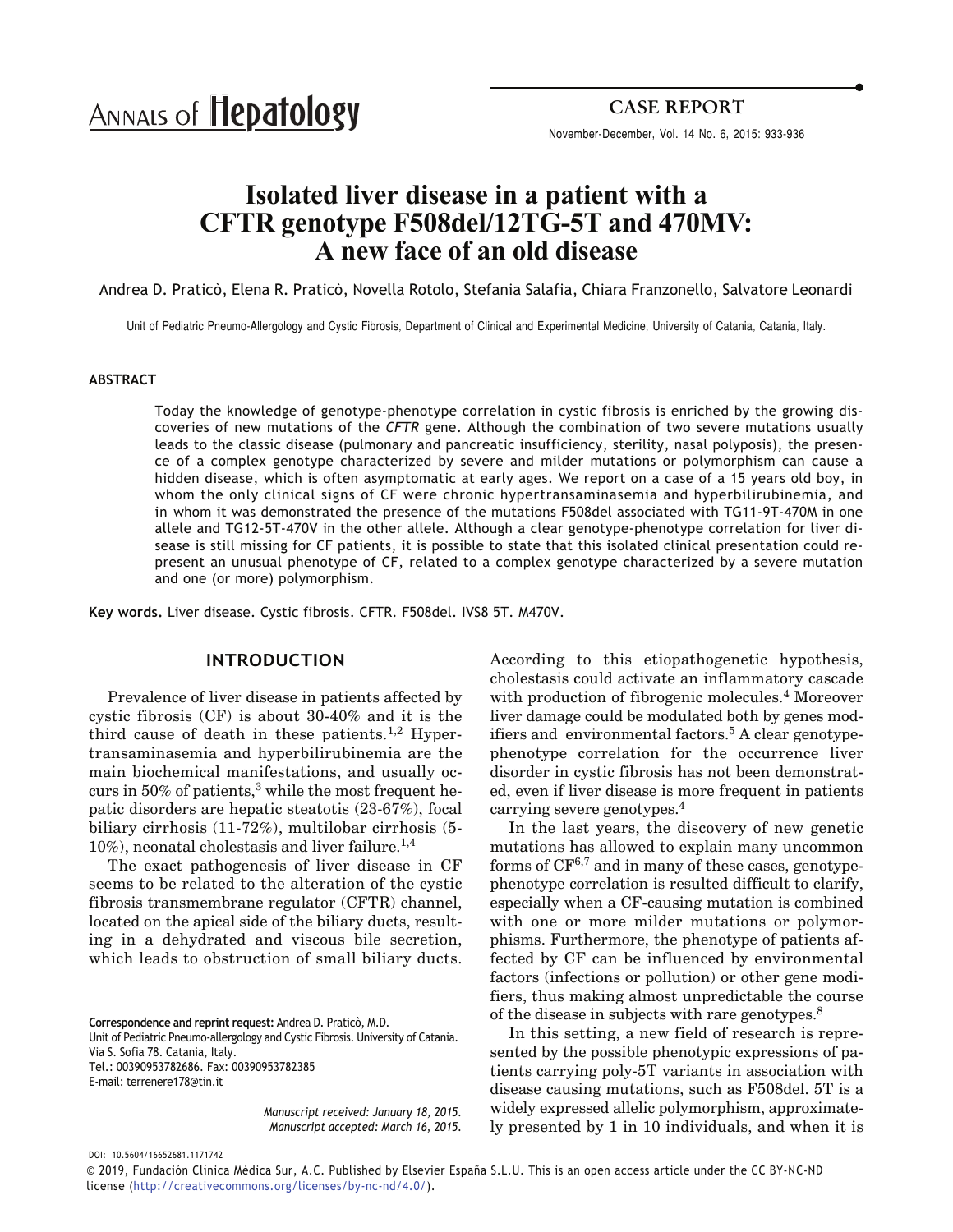|                         | F508Del     | PolyT-TG       | <b>M470V</b> |
|-------------------------|-------------|----------------|--------------|
| Father allele #1        | F508del     | TG11-9T        | 470M         |
| Father allele #2        | <b>Null</b> | <b>TG11-7T</b> | 470V         |
| Mother allele #1        | <b>Null</b> | <b>TG12-5T</b> | 470V         |
| Mother allele #2        | <b>Null</b> | <b>TG11-7T</b> | 470V         |
| Patient Paternal allele | F508del     | <b>TG11-9T</b> | 470M         |
| Patient Maternal allele | <b>Null</b> | <b>TG12-5T</b> | 470V         |

**Table 1.** Genotype of the patients and of his parents.

combined with another CF-causing mutation, it can lead either to CF phenotype or to a healthy condition,<sup>9</sup> in particular if associated with a longer  $(12 \text{ or }$ 13) TG tract. The most common clinical feature presented by patients with this genotype is the congenital absence of vas deferens (CABVD), pancreatic sufficiency, and normal lung function.<sup>9,10</sup>

Although quite common in the classic form of the disease,<sup>4</sup> apart from CBAVD, to date, liver disease has never been reported as manifestation of a F508del/ 12TG-5T-470MV genotype. We herein describe a young adult patient admitted to our unit because of a history of jaundice and hypertransaminasemia, and in whom a diagnosis of CF caused by this genotype was performed.

#### **CASE REPORT**

The patient, a 15-year old boy was recovered at our unit, tertiary referral centre for Child Pneumoallergology and Cystic Fibrosis, with a two years history of chronic hypertransaminasemia and jaundice. The boy was born at-term with the weight of 3.4 kg. Family and personal history were negative and the patient did not report any exposure to toxic substances or drugs in the last two years. At physical examination, weight and height were respectively 42.7 kg (3rd percentile) and 160 cm (10-25th percentile) and, scleral jaundice was the only clinical sign. Blood tests showed aspartate aminotransferase (AST) value of 66 U/I (n.v.  $\lt$  40 U/I) and alanine aminotransferase (ALT) of 200 U/I (n.v. < 40 U/I), increased alkaline phosphatase (646 U/I,  $n.v. = 300-400$  U/I), and hyperbilirubinemia (total bilirubin 3.48 mg/dL, indirect bilirubin 1.84 mg/dL). All the other blood tests, including full blood count, glycaemia, lipid profile, electrolytes, protein electrophoresis, coagulation tests, renal and pancreatic function tests, blood iron subset and immunoglobulins, were within normal range. The results of bacterial and viral assessment were negative, and so the tests for Wilson disease, autoimmune hepatitis, non-alcoholic fatty liver disease, celiac disease and hereditary hemochromatosis.

An abdominal ultrasound showed a slight increase in liver size and hyperechogenity of the parenchyma. A liver biopsy was performed, and there was no evidence of anomalies at the histological examination. A sweat chloride test was performed, with a result of 72 mEq/L (n.v.  $<$  40 mEq/l). Two other tests were performed to confirm this result. The second showed a borderline result  $(47 \text{ mEq/L})$ and the third a positive result  $(60 \text{ mEq/L})$ . For this reason, a genetic first level investigation for Cystic Fibrosis performed by reverse dot blot commercial kits (INNO-LIPA CFTR19, INNO-LIPA CFTR17+TnUpdate and INNO-LIPA Italian-Regional, Innogenetics, Ghent, Belgium) showed the presence of heterozygous mutation F508del and the presence of the 5T polymorphism. A second level investigation, performed by automated DNA sequencing using ABI Prism 3100 (Applied Biosystems, Warrington, UK), confirmed the presence of the haplotype TG12-5T plus the 470V variant in one allele and F508del and TG11-9T plus the 470M variant in the other. The same genetic analyses were performed in the parents and results are showed in table 1. The presence of this genotype led to the diagnosis of CF.

The bacteriological analysis of sputum and a spirometry were performed, both with normal results. Chest X rays evaluation was normal. Pancreatic function was normal, as revealed by a fecal elastasys value of 400  $\mu$ g/g, and normal levels of amylase and lipase.

Therapy with ursodeoxycholic acid at a dose of 15 mg/kg/day was initiated, with a slighter reduction of transaminases value (AST 60 U/L; ALT 110 U/L), but persistence of high bilirubin level (3.19 mg/dL). After six months of therapy, transaminases values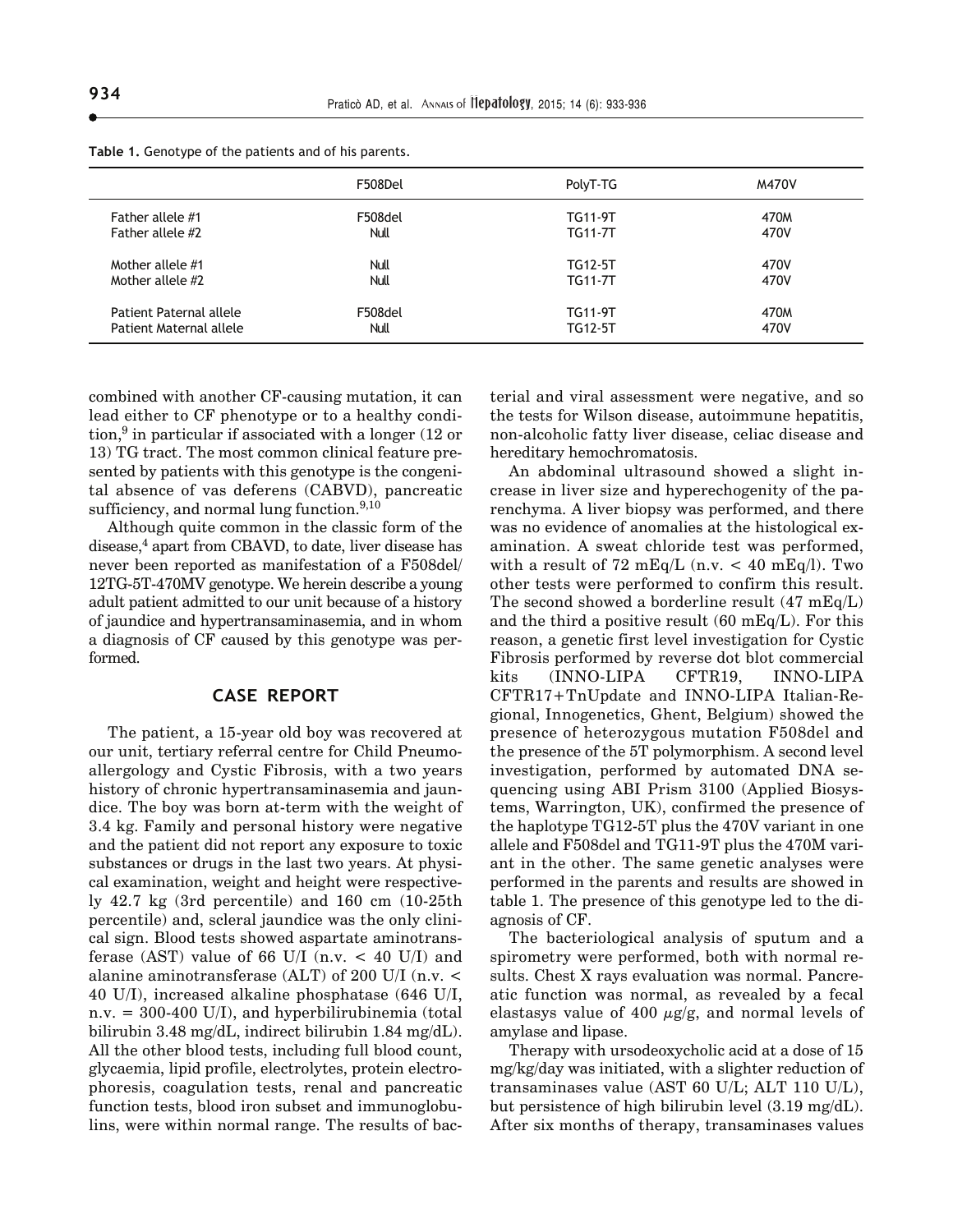decreased to normal levels (AST 30 U/L; ALT 35 U/L), and bilirubin level was further decreased 2.22 mg/dL. The presence of CBAVD was initially suggested by palpable scrotal vas on physical examination and by the results of a trans-rectal ultrasonography and subsequently confirmed by MRI examination of the seminal vesicle (SV) and intra-abdominal segment of vas deferens. The parents of the patient refused to sign the consent to perform a sperm count.

#### **DISCUSSION**

Before the introduction of mandatory neonatal screening (in Sicily from 1999), CF was diagnosed at early age only if patients presented severe symptoms such as neonatal meconium ileus, recurrent *Pseudomonas aeruginosa* lung infections and pancreatic insufficiency.<sup>11</sup> At present, it is not rare, for patient born before 1999 or negative to the screening, or affected by atypical or milder form of cystic fibrosis, to be diagnosed in adolescence or adulthood, by the genetic evaluation.7,8

On this regard, complex genotypes are becoming a common finding in patients with these milder presentations, which usually consist in involvement of only one system (i.e. isolated pancreatic insufficiency, or CBAVD), in absence of severe symptoms. The genotypes of these patients can be characterized by one severe mutation plus one milder mutation, two or more milder mutation, one severe mutation plus one or more polymorphisms etc. Isolated liver disease is very rare and can represent an example of the role of genetic polymorphisms, which can express with a normal lung and pancreatic function, but with other organs dysfunction, such as CBAVD.

Polymorphisms are common variant of a gene, usually found in  $> 1\%$  of the population. Particular polymorphisms, such as 5T, or TG, M470V are commonly found in the healthy population, but if combined with severe CF-causing mutations, they can lead to unpredictable form of disease.<sup>12</sup>

The 5T allele in intron 8 (IVS8) is a mild variant of CFTR, resulting in mRNA lacking exon 9 and for this reason, 5T is thought to decrease the efficiency of intron 8 splicing. The association F508del and 5T has been related to a less functional or even insufficient CFTR protein, leading to atypical CF or CBAVD in 60% of the cases.13-15 Other common variants of the IVS8, both considered polymorphic, are 7T and 9T, which differently from 5T do not cause atypical CF or CBAVD, even when associated to F508del or other severe mutations.9

When a 5T mutation is present, the percentage of functioning protein is strictly related to the repetition of a TG tracts which lies in proximity to poly T and consists of a short string of TG repeats that commonly number 11, 12, or 13. A longer TG tract (12 or 13) in conjunction with a shorter poly T tract (5T) has the strongest adverse effect on proper intron 8 splicing and it is associated with higher values at IRT test.<sup>16</sup> Our patient presented a TG12-5T mutation, which has been reported to cause CF symptoms or CBAVD in 78% of affected patients.9

A part from the higher risk of CBAVD, the presence of a IVS8 mutation in combination with a severe mutation on the other allele has been more rarely associated to severe lung disease,<sup>17</sup> and to recurrent acute pancreatitis.18

The expressivity of poly-T and TG tract variant can be further complicated by the presence of 470M or 470V haplotype, which are both considered normal. M470V (1540A/G in exon 10) locus is polymorphic at amino acid level, and causes a different maturation and intrinsic chloride channel activity: 470M CFTR protein matures more slowly and has 1.7-fold increased channel activity compared to 470V protein.8 Although 470M and 470V alleles differ functionally, there have been no reports that they alone could be associated with CF, but is much likely that they have synergistic effect with other sequence variants such as poly-T or TG tract. As reported by Noone and coll., the 5T polythymidine tract sequence on specific haplotype backgrounds (TG12-470M) may cause a low level of full-length functional CFTR protein and CF-like lung disease.19 In a more recent paper it was showed that patients with 470V genotype had a 3.4-fold decreased risk of severe pulmonary disease.<sup>20</sup>

Differently, the main symptom presented by our patient was an isolated liver involvement consisting in persistent hyperbilirubinemia and hypertransaminasemia, never reported as isolated feature in patients carrying these mutations.

In our case, the presence of the severe mutation F508del associated with TG11-9T-470M on one allele and a pattern of milder polymorphism TG12-5T-470V on the other chromosome, represents a never reported genotypic profile, in which lung and pancreas do not seem to be affected, CBAVD is probably present and liver involvement is mild with no specific pathological findings at liver biopsy.